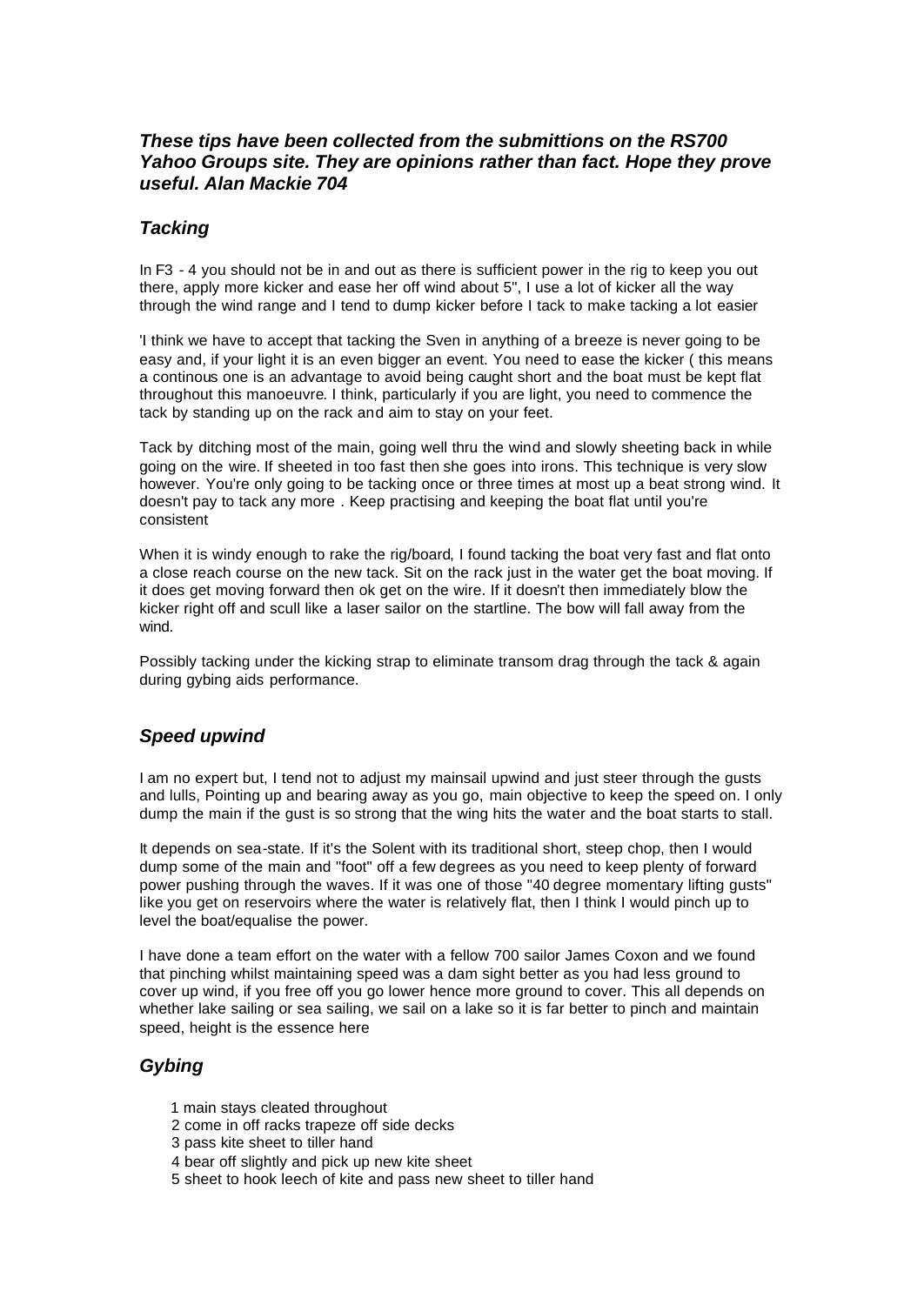6 pull up on trapeze handle stand on side deck and steer into gybe

 7 step in pick up new sheet from the ratchet block or from tiller hand and duck under boom

 8 put one knee on side deck and sheet hard on new sheet this usually pops the kite across

9 release tiller and pick up tiller with sheet hand and hook on with new front hand

10 pick up sheet from tiller hand and swing out sheeting as you go

11 plane out of gybe!

you have to do the gybe at speed

 slowing down means the main loads up and you tip it in after the boom comes across hooking the leech helps the bear off and doesn't slow you down much as long as the sheet isn't stuck at the bottom of the forestay purchase

I havn't tried this over 15 knots

I think you may have to ease more main to succeed

I am thinking of shortening my sheets so I don't have to reach in to

pick up the new sheet

It should be possible to gybe from the rack eventually

# *Rigging*

We must establish some rake settings soon so we have some common ground - but at a guess - I would think hole 4 is quite raked and would definitely require the centreboard fully raked to compensate, in fact just rake it above 10-12 knots anyway. . Rudder stall - I,m unsure why this should happen - check it is fully down and that it wasn't weed induced – we have never had that problem and it is the same rudder as the 800. Low rig tension would also effect the balance so it is worth checking that - also remember more rig tension is required to support a raked mast. This could be your problem with the sail shape, the mast could be overbending. Tall heavy helms will need to move the spreaders fwd and maybe out to increase support for the mast - then with more rig tension you would have a different rig.

I had always intended just tying the clew down in the raked setting - although it has been suggested, a velcro clew strap which is moveable. And yes, you do have to keep forward as the wire pulls you aft - 800 crews have to live with this all the time! Mind you you are only raked when its breezy when you don't need to be fwd.

I suspect you were more raked than needs be, also soft rigs lull you into thinking exiting the tack is going to be easy - but of course the leech loads up first and if your not quick, your in irons - but it is still easier than the 600 which was our benchmark. The boat is marginally easier to sail with the 600 blade but feels "dull", as did the 800, with the bigger blade.

'I use 3 on shrouds and 4 on inners in all conditions.. you need to move the inners up if anyhing in strong winds to allow the mast to bend more, well thats my understanding of it anyway...

Fat Bastards Spreaders: re-angle the tips of the spreaders forward to make the sail a fuller shape, try one hole 1st and see how she feels.

When full rig tension is on being heavy I don't think you need any pre-bend, pull the main halyard taught to the goose neck and look at spreader height and you should have minimal clearance for a fuller sail, I have approx 6" gap for pre-bend as I'm 13st, so I need a flatter sail.

If your not happy with that take them one more hole forward and try that.

1. slack lowers in light & strong winds.

My setting: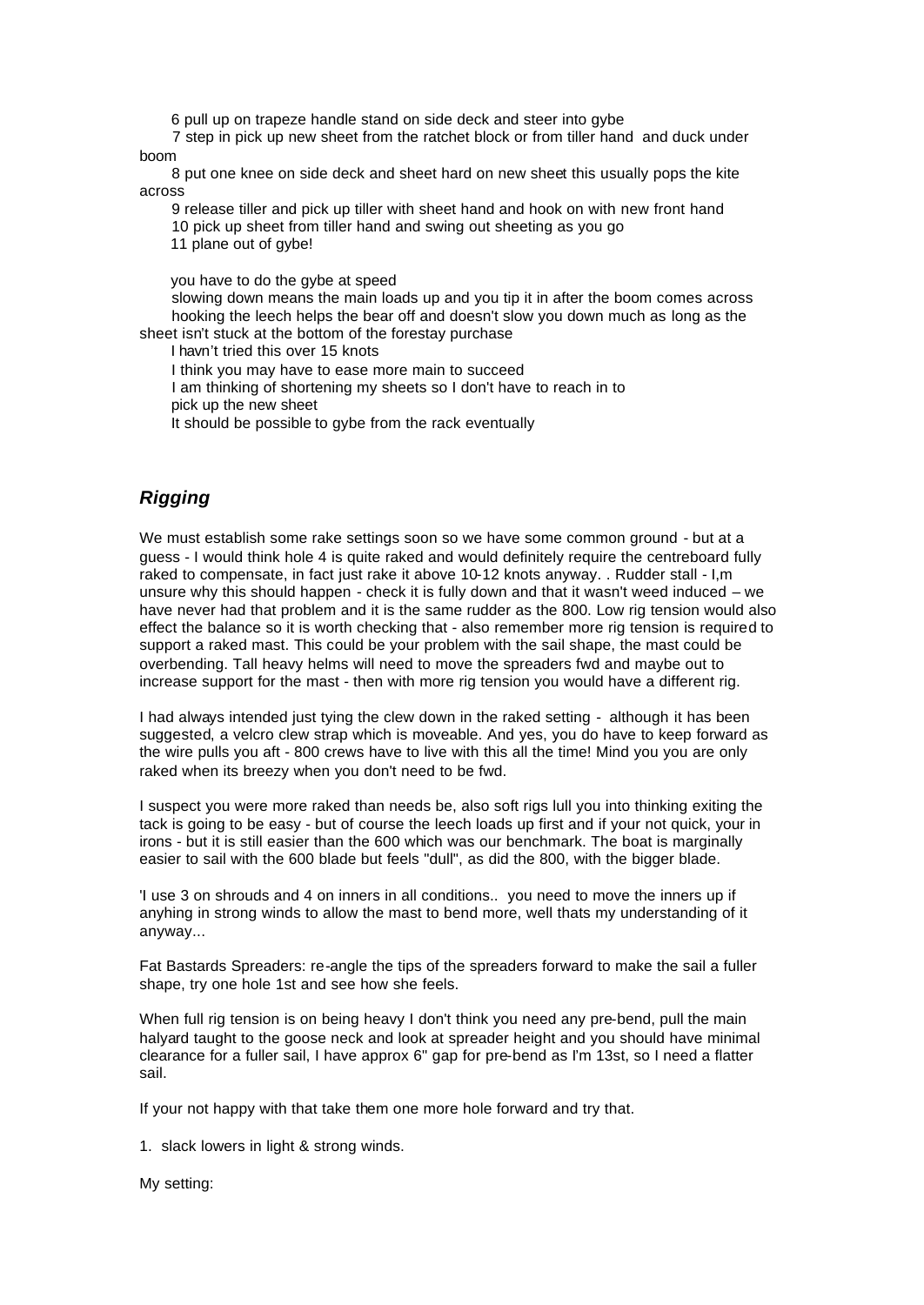| light = shroud hole $3$ - lowers hole $1 - 2$ (0 - 5 kts) |              |
|-----------------------------------------------------------|--------------|
| Medium = shroud $3$ - lowers $3 - 4$                      | (5 - 12kts)  |
| Strong = shroud $3 -$ lowers $1 - 2$                      | $(12kts + )$ |

Remember 12kts is nearly a F4 (F3.5 actually)

Cunny is not that difficult to pull so I have not added any purchase. It's quite a powerfull sail so in a F4 you will be extremely over powered, I am 12st 10lbs and I am de-powering big time in 10 - 12 kts but with tight lowers.

#### *Continuous Kicker*

I have made some changes which I think improve the boat 1 Fit a 5mm continuous kicker. Lead the tails forward to the front rack bar , thru a block and then to a block at the mast base.10m of rope req,d. 2 short length of mountain bike inner tube over forestay purchase. 3 fairlead over elastic take up cleat. This stops the rope getting round the side of the cleat which means you can't pump the kite down. 4 tape up the spring on the double block for the port control lines .

#### *Cunningham*

The extra block doesn't give you any extra purchase unless you attach the end of the rope to the tack of the sail . Then you get 3:1 increased to 6:1 by the control lines . To get 8:1 you need a double block at the top of the control line , and an extra single at the base of the mast .This gives 4:1. Then use 2:1 at the sail tack increased to 8:1 by the control line This is the system used on the 600 .

There is no problem with the Cunningham purchase.

However, having learnt a lot about mast lowers & bend, & generally loads about the rig from the friendly Hayling crew, I think that the Cunningham is incredibly important.

Together with the kicker & the lower stay position, it means that, those of us that don't have Geoff Capes physique & upper body strength, are able to keep the beast under control upwind in a blow.

I was out last night in a force 3-4 & I was able to flatten the rig completely, but I also found myself adjusting the Cunningham a lot up wind, especially if the wind dropped, & I needed more power.

#### *Centerboard*

Use the shockcord at the rear of the centreboard for normal straight use and the one front of the mast when raking the centreboard back.

Yes the board does move about a little, however, cure / remedy. Attach a 6 inch strip of Velcro to the front of the daggerboard slot. This stops water gushing up the slot & also makes it a very tight fit & therefore not much movement occurs. Board is bendy when stood on, but no breakage yet,

- 1) The answer to the strop problem is it is simply not long enough, get a longer one & make sure it is pre-bent before application. Mine used to do it, but is fine now.
- 2) Doesn't really matter which gets tightened, as long as they are. It does a wicked job of keeping the kite sheets from tangling.